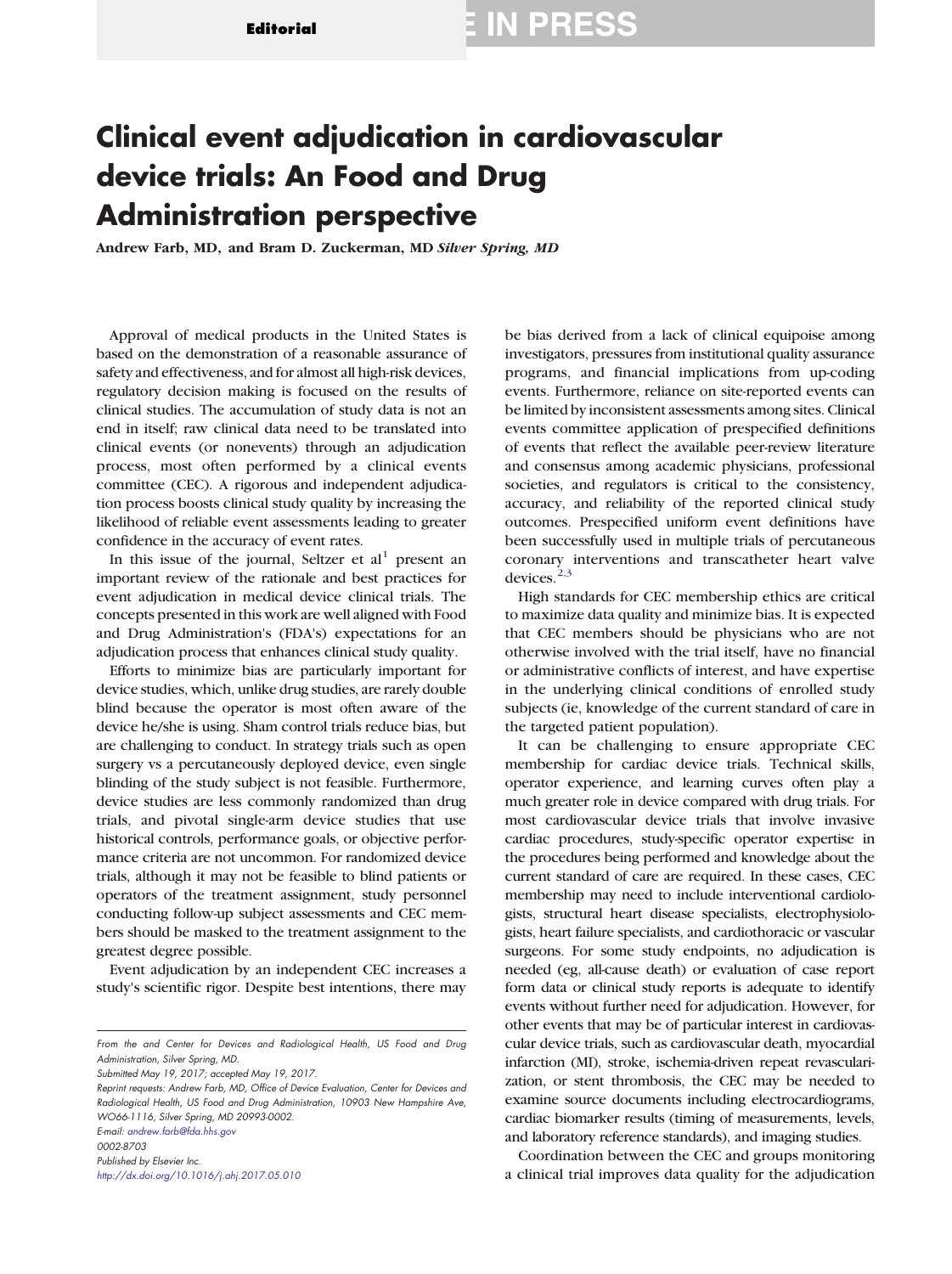## **ARTICLE IN PRESS**

<span id="page-1-0"></span><sup>2</sup> Farb and Zuckerman American Heart Journal Month Year

process and increases patient protection. To adjudicate some events in a cardiovascular device study that depend on an assessment of imaging metrics, the CEC may, for example, rely on angiographic and echocardiographic core laboratories to measure baseline and follow-up angiographic percent diameter stenosis, identify definite stent thrombosis based on angiographic evidence of an intraluminal filling defect, confirm that a reintervention occurred at the target lesion site, calculate left ventricular function, determine baseline and follow-up valvular regurgitation and stenosis severity, and assess effective left atrial appendage or intracardiac shunt closure.

Multidisciplinary CEC membership is often needed to provide appropriate adjudication decisions for studies of cardiovascular interventions used to prevent or treat noncardiac conditions (eg, left atrial appendage occlusion in atrial fibrillation patients to prevent ischemic stroke and neurohormonal modulation to treat resistant hypertension). In these cases, broadening CEC membership beyond of cardiovascular medicine is required and may include stroke neurologists, neuroradiologists, hypertension experts, endocrinologists, and nephrologists.

Because event adjudication can be resource-intensive and time-consuming, it may be efficient for a device study CEC to focus its efforts on events that are device-specific. In drug trials and epidemiologic studies, the patient is usually the unit of analysis. For example, in a cardiovascular drug trial, the number of MIs may be more important than the location or types of MI, and the adjudication process may be relatively simple. Misclassification of individual events would not impact the interpretation of the overall study results as long as there is no impact on the hazard ratio. In contrast to drugs, devices are often intended to provide local benefits (and/or are associated with local complications), and their mechanism of action is better understood, which allows for a more complete assessment of factors contributing to adverse events. For some endpoints in cardiovascular device studies, the treated lesion is the unit of analysis. For example, in a coronary stent trial, there would be interest in whether an MI occurred in the distribution of the stented target lesion and whether the pathophysiology of the event was due to stent thrombosis. In this case, the event evaluation process would require not only adjudication of the MI itself but also a review of available electrocardiograms and imaging studies. Assigning causality (ie, the relatedness of an event to the device or procedure) impacts the assessment of a device's safety or effectiveness and often influences regulatory decision making.

In recognition of the high cost of traditional clinical trials and to improve the efficiency of data collection, there is an emerging interest in the use of registries and other sources of "real-world" data (such as electronic medical records). Formal event adjudication by a CEC is not typically included in these types of clinical data repositories. However, there may be a role for targeted event adjudication if the additional rigor provides value to physicians and/or is required by regulators or payors. There have also been discussions on using insurance claims data in place of traditional adjudication to reduce the administrative burdens and costs associated with conducting clinical trials[.](#page-2-0)<sup>[4](#page-2-0)</sup> However, there are concerns that claims may underestimate true event rates[,](#page-2-0)<sup>[5](#page-2-0)</sup> and the information in claims may lack the detail needed to evaluate the relatedness of some events to the study device or procedure.

Timely CEC adjudication of potential adverse events plays an important role in patient protection by assisting the Data Safety Monitoring Committee in its responsibility to recommend that the trial continue as planned, institute more intensive monitoring of a potential safety signal, or terminate a study due to either futility or safety concerns. Clinical events committee–adjudicated endpoint data submitted in periodic study reports also assist FDA in ongoing monitoring of study progress.

Regulatory and clinical decision making are aided by high-quality trials, and the key elements of good clinical study practice include the following: a clearly written and scientifically sound study protocol and a prespecified statistical analysis plan; informed consent; accountability of study subjects that minimizes withdrawals and lost-to-follow-up; minimizing missing information; well-designed case report forms; accurate data collection; audits and monitoring of study data by competent and dedicated research study personnel; and procedures for appropriate data sharing among investigators, industry sponsors, and regulators. These study execution inputs are directly relevant to the quality of the event adjudication process. Administrative features of an efficient CEC includes a written CEC charter that describes membership, quorum requirements, staffing to coordinate data, data review protocols, meeting schedules, and other standard operating procedures such as appropriate interactions (and firewalls) between the CEC and the study sponsor.

The FDA considers the adjudication process, as described by Seltzer et al, $<sup>1</sup>$  to be a critically important component of</sup> good clinical study practice. A CEC—with appropriate study-specific expertise, guided by established policies and prespecified event definitions that minimize bias, and supported by an effective administrative infrastructure strengthens regulatory review of new devices (and new uses for approved devices) and helps assure that approved devices continue to demonstrate a reasonable assurance of safety and effectiveness.

## References

1. [Jonathan Seltzer J, Heise T, Carson P, et al. Use of endpoint](http://refhub.elsevier.com/S0002-8703(17)30151-5/rf0005) [adjudication to improve the quality and validity of endpoint assessment](http://refhub.elsevier.com/S0002-8703(17)30151-5/rf0005) [for medical device development and post marketing evaluation:](http://refhub.elsevier.com/S0002-8703(17)30151-5/rf0005) [rationale and best practices. Am Heart J 2017. \[xxx: xxx](http://refhub.elsevier.com/S0002-8703(17)30151-5/rf0005)–xxx].